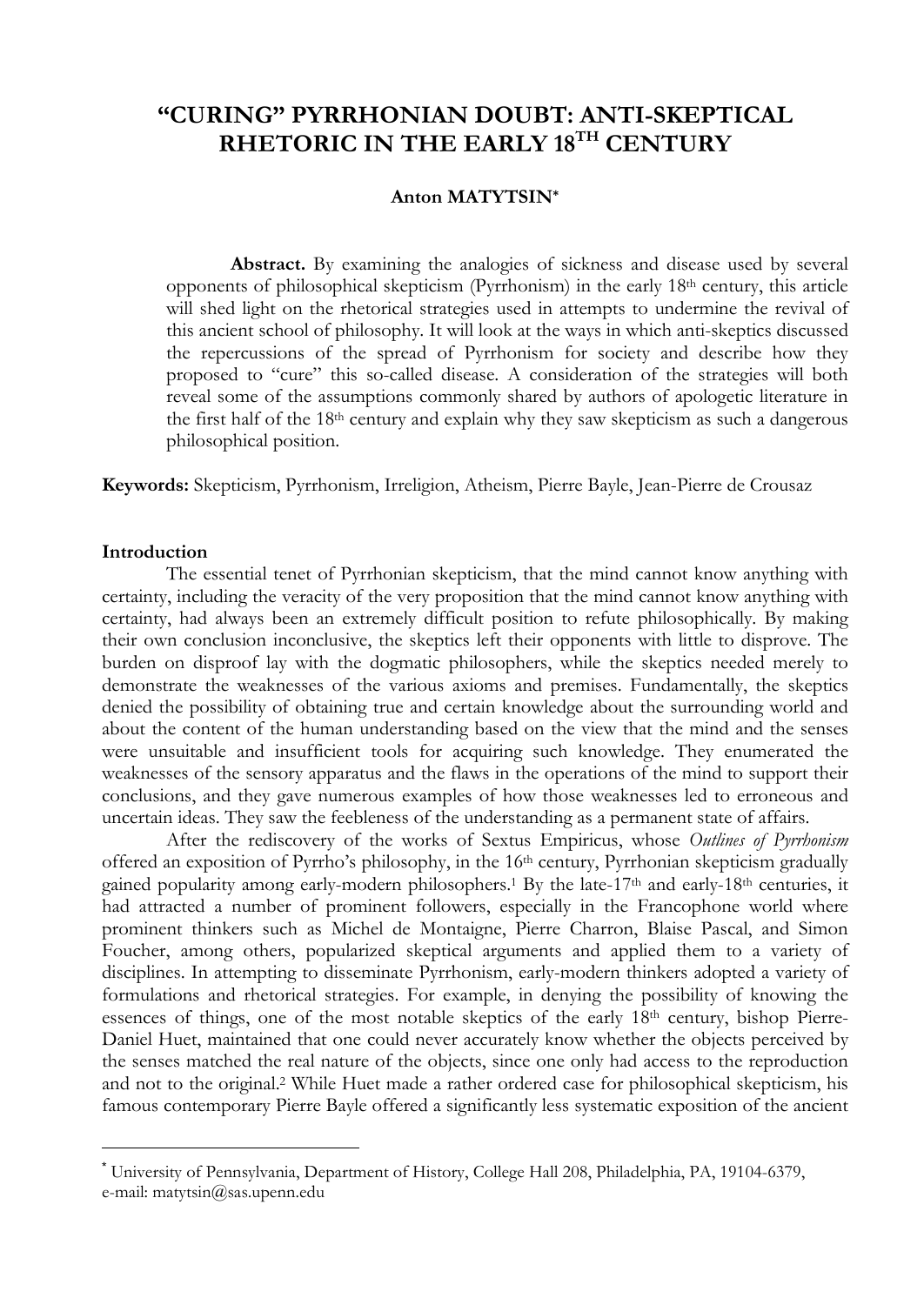philosophy. In his *Dictionnaire historique et critique* (1697), Bayle presented his readers with a plethora of paradoxes, dilemmas, and unanswerable riddles. The goal of all these passages was not to provide an explicit exposition of the skeptical philosophy, but to implicitly demonstrate, through numerous examples, that, given the feebleness of the human mind, the suspension of judgment on philosophical questions was the only possible option. Bayle's arguments were even more difficult to answer than Huet's, because they were scattered throughout the multivolume work.

Despite the difficulty of answering Pyrrhonian arguments, the apparent proliferation of philosophical skepticism in the late-17<sup>th</sup> and early-18<sup>th</sup> centuries was met with a number of refutations and condemnations. In order to explain the seeming intransigence and the paradoxical philosophical positions of their opponents, the anti-skeptics often claimed that their adversaries were providing insincere arguments that aimed only to oppose particular positions and ideas rather than to provide coherent philosophical views. While the skeptics claimed that the human mind was permanently afflicted and weakened, their opponents suggested that, on the contrary, solely the minds of the Pyrrhonists were plagued and possessed. They attributed the skeptics' insincerity to a moral and intellectual disease, one that was corrupting the hearts and minds of students and intellectuals of their age, and one that had dangerous implications not only for philosophy and scholarship, but also for the state of society in general. The anti-skeptics frequently portrayed Pyrrhonism as a mental disorder or a contagion that plagued minds and spread quickly from person to person, creating a culture of incredulity, sensuality, and moral chaos. Indeed, the anti-skeptical literature was filled with alarmist warnings and apocalyptic predictions about the dangers of the Pyrrhonist plague that was engulfing the enlightened world of the 18th century. These authors saw a steady growth in the number of skeptics, unbelievers, and libertines, and they believed that these "irreverent" doctrines mutually reinforced one another.

By examining the analogies of sickness and disease used by several opponents of skepticism, this article will shed light on the rhetorical strategies used in attempts to defeat the skeptics. It will also look at the ways in which anti-skeptics proposed to "cure" this so-called disease. A consideration of the strategies will both reveal some of the assumptions commonly shared by authors of apologetic literature in the first half of the  $18<sup>th</sup>$  century and explain why they saw skepticism as such a dangerous philosophical position.

## Diagnosing the Disease

 Opponents of skepticism often likened this ancient philosophy to a disease that was quickly spreading across their contemporaneous societies by corrupting the minds of the reading public. An anonymous letter in the Bibliothèque Germanique from 1730 described the pernicious effects of Pyrrhonism and claimed that "Its evils do not just affect a small number of people; it is a contagion that spreads itself and leads a universal ravage."<sup>3</sup> The author of the article claimed that skepticism spread quickly from one infected person to another and that Bayle's Dictionnaire was the most obvious source of the contagion. The work, according to the article, was filled with frivolous material that would keep debates on various topics raging on and prevent any certainty.

The effects of Bayle's dictionary varied according to the age and the "humeur" of the reader, just as a disease would affect different bodies in different ways.<sup>4</sup> Those most in danger of succumbing to skepticism, the anonymous author argued, were readers who were inexperienced in the philosophical and scholarly debates that Bayle discussed. Having read the various superficial musings of the *Dictionnaire*, such a semi-educated reader would feel as if he had become an expert in every subject from logic to medicine. The faux-intellectual would then parrot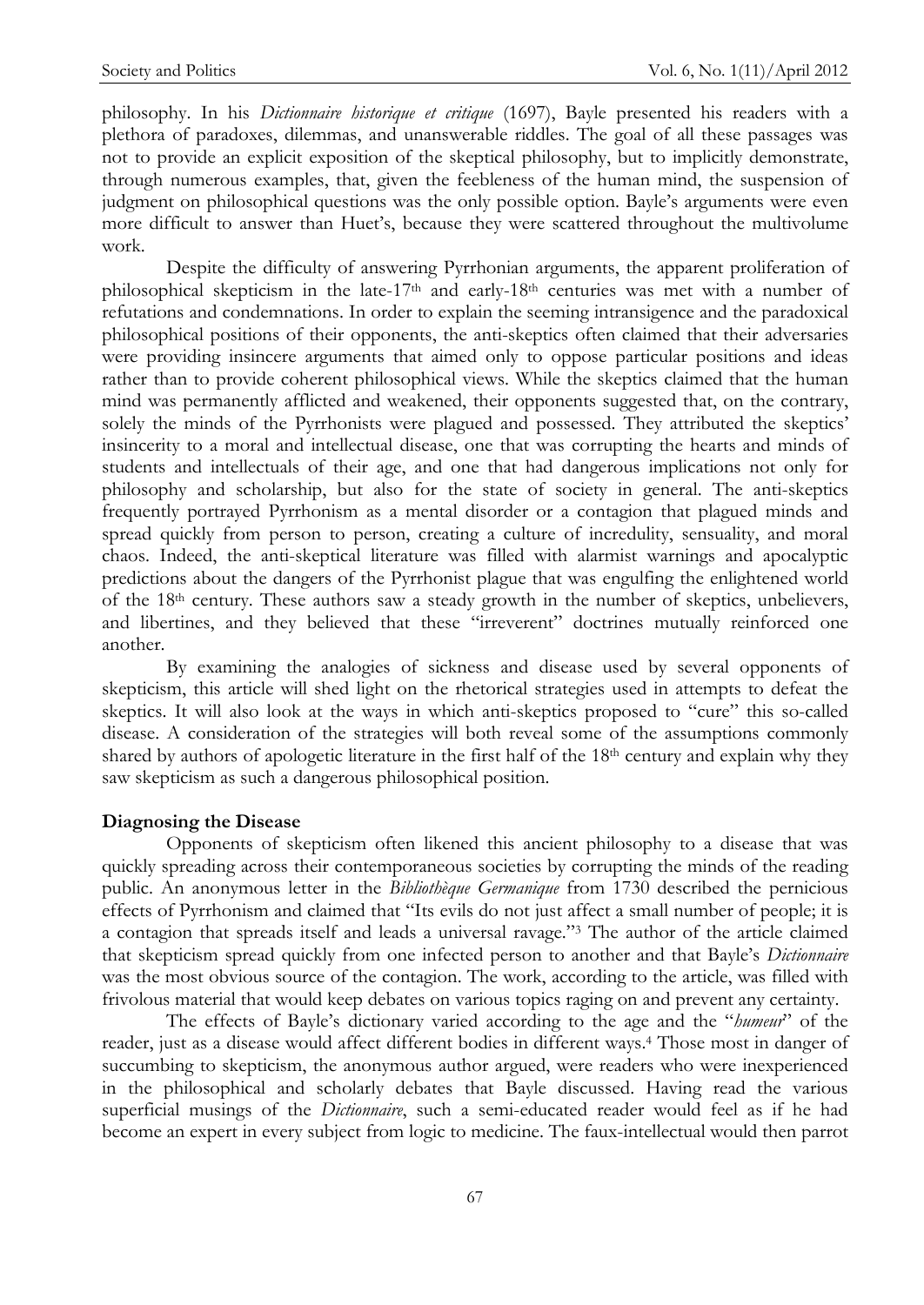Bayle's attacks on various respected philosophers without fully understanding the significance and meaning of the debates:

It does not matter, he prides himself on being in the position to take on the whole world; he recites from memory the great passages of his author; he does not understand even a half of them; he frequently mangles them, but his confidence is not at all shaken. His authority and aplomb impose themselves on another ignorant one, who, in turn, affirms the one who mislead him in the errors and in the fantasy that he is a clever man. The contagion spreads in this way; one does not see oneself to be mistaken, because one sees many people equally mistaken; and, after having been misled by another, one, in turn, misleads a third person.<sup>5</sup>

The anonymous author was particularly upset with the effects of the *Dictionnaire*, because he saw it as a text that not only easily misled inexperienced readers down the road to Pyrrhonism, but also turned them into sources of the contagion. This gave Bayle's work, according to the author, the ability to spread the disease of skepticism by geometric leaps.

The arch-critic of Bayle in the 18th century, Jean-Pierre de Crousaz, who taught logic and mathematics at the University of Lausanne, made similar comparisons between skepticism and infection in his Examen du pyrrhonisme ancien et moderne (1733).<sup>6</sup> He saw Pyrrhonism not as a coherent and consistent philosophical system, but as a "derangement of the mind and of the heart."<sup>7</sup> Crousaz repeatedly described skepticism as a "disease that troubles the mind, that blinds it, and that casts it into obstinacy."<sup>8</sup> The philosophical skeptics, in his view, had an insatiable appetite for argument and sought to contradict all philosophical propositions, without regard for the established certainty of such propositions or for the evidence that might support them. He argued that the skeptics were unnaturally obsessed with, but also very gifted at, finding faults in the most respected doctrines, going even so far as doubting their own existence.<sup>9</sup>

Crousaz suggested that the origin of the skeptics' "derangement" came from "the spirit of dispute that reigned among the Greeks [and that] contributed significantly to the establishment of Pyrrhonism."10 He placed particular blame on the oft-maligned sophists, who believed themselves to be experts in every possible discipline and who emphasized rhetorical skill over scholarly proficiency. The sophists, according to Crousaz, continually sought new rhetorical tactics for disproving their opponents and became accustomed to a taste for constant contradiction. They did not care about the content of a given argument, but only about the ability to disprove it. Painting a historical picture of an intellectual culture engaged in endless and seemingly pointless disputations, Crousaz compared the Ancient Greek debates to the more contemporaneous scholastic philosophical disputations. He maintained that while the particular subject matter of the debates did not lead to Pyrrhonism, the preference for the art of rhetoric over the meticulous understanding of various subjects bred a spirit of contradiction and prevented an orderly examination of the facts. Crousaz accused the contemporary educational system for teaching young students to argue before instructing them in the significance and the content of the arguments:

One turned philosophy, and then theology, into a skill of speaking much and of thinking little, of never understanding the views of others, of taking their thoughts as backward, and of not understanding oneself.<sup>11</sup>

Just as the anonymous author of the letter to the Bibliothèque Germanique, Crousaz believed that young and inexperienced minds were most susceptible to the disease of Pyrrhonism.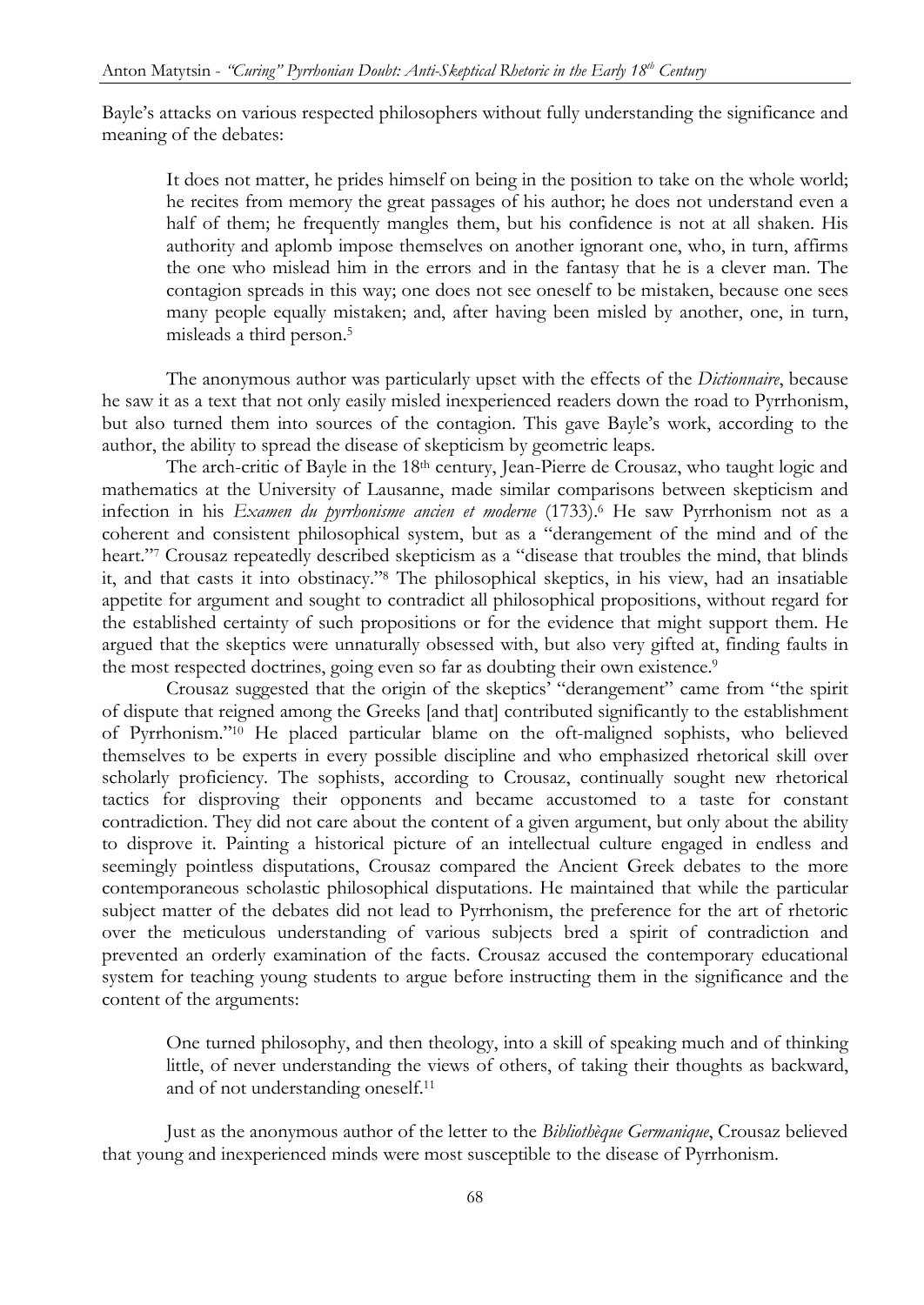Aside from impugning the philosophical and religious disputes that plagued his own time and censuring what he perceived as an ineffective and dangerous educational system, Crousaz offered some universal psychological explanations of why some scholars fell under the spell of Pyrrhonian doubt. He described several hypothetical situations in which thinkers became discouraged with a search for truth because of inattention or impatience. Accepting axioms and premises without sufficient analysis, Crousaz argued, authors were quick to formulate conclusions and to construct entire metaphysical systems. However, once their critics revealed some defects or mistakes, the impatient author quickly decided that the fault is not with him, but with the human mind.

A man who made mistakes on several occasions is discouraged, and in order to avoid having to foreswear his findings, he limits himself to finding probabilities. Then the ridicule of those who are stubborn in their own errors affirms him ever more in the party of doubt. This is how Pyrrhonism established itself in those times and continues to establish itself today.<sup>12</sup>

For Crousaz, the conversion to philosophical skepticism allowed scholars to justify their errors and offered consolation to thinkers who became disillusioned with their own intellectual abilities. By claiming that "the human mind uselessly tires itself in the search of truth, and that no one will ever find it, since they themselves have not discovered it," they could conclude that they fault lay not with their own shortcomings but with the universal fallibility of human reason.<sup>13</sup>

 Crousaz's Swiss compatriot and notable naturalist Albrecht von Haller, who composed the introductory remarks to the abrégé of Crousaz's work (Jean Henri Samuel Formey's  $Le$ Triomphe de l'évidence, 1756), equated philosophical skepticism with religious incredulity. He attributed both to the moral corruption and the increasing superficiality and sensuality of his age:

These faults and these vices are so favorable to unbelief; unbelief, in turn, is favorable to them, and the contagion of this evil is so palpable, that the insensitivity to it resembles the symptoms of a mortal gangrene.<sup>14</sup>

Haller saw the sickness and corruption of individuals take on the entire contemporary society. Unbelief and skepticism went hand in hand with the immoral pursuit of sensual pleasures, one reinforcing the other.

 All three authors were surprised to see the spirit of skepticism and irreligion in what they perceived to be an enlightened age. The situation certainly appeared ironic: the number of skeptics continued to increase at a time of the greatest advances in philosophy and in the sciences.<sup>15</sup> Crousaz attempted to explain the apparently growing popularity of philosophical skepticism not in the content of existing ideas, but in the form that philosophical and scientific debates assumed. Haller, in turn, attributed it to the moral corruption of society, perceiving a mutual reinforcement between unbelief and skepticism, on the one hand, and egotistic and sensualist materialism, on the other.

## Dangerous Symptoms

 In addition to describing Pyrrhonism as a disease and an infection, opponents of skepticism pointed to the dangerous symptoms that this disease manifested in society. The arguments about the potential social dangers of Pyrrhonism came, at least in part, from the desire to refute Pierre Bayle's notorious hypothetical insinuation that a society of atheists could be just as virtuous as a society of believers.16 By presenting the perils that would be brought about by the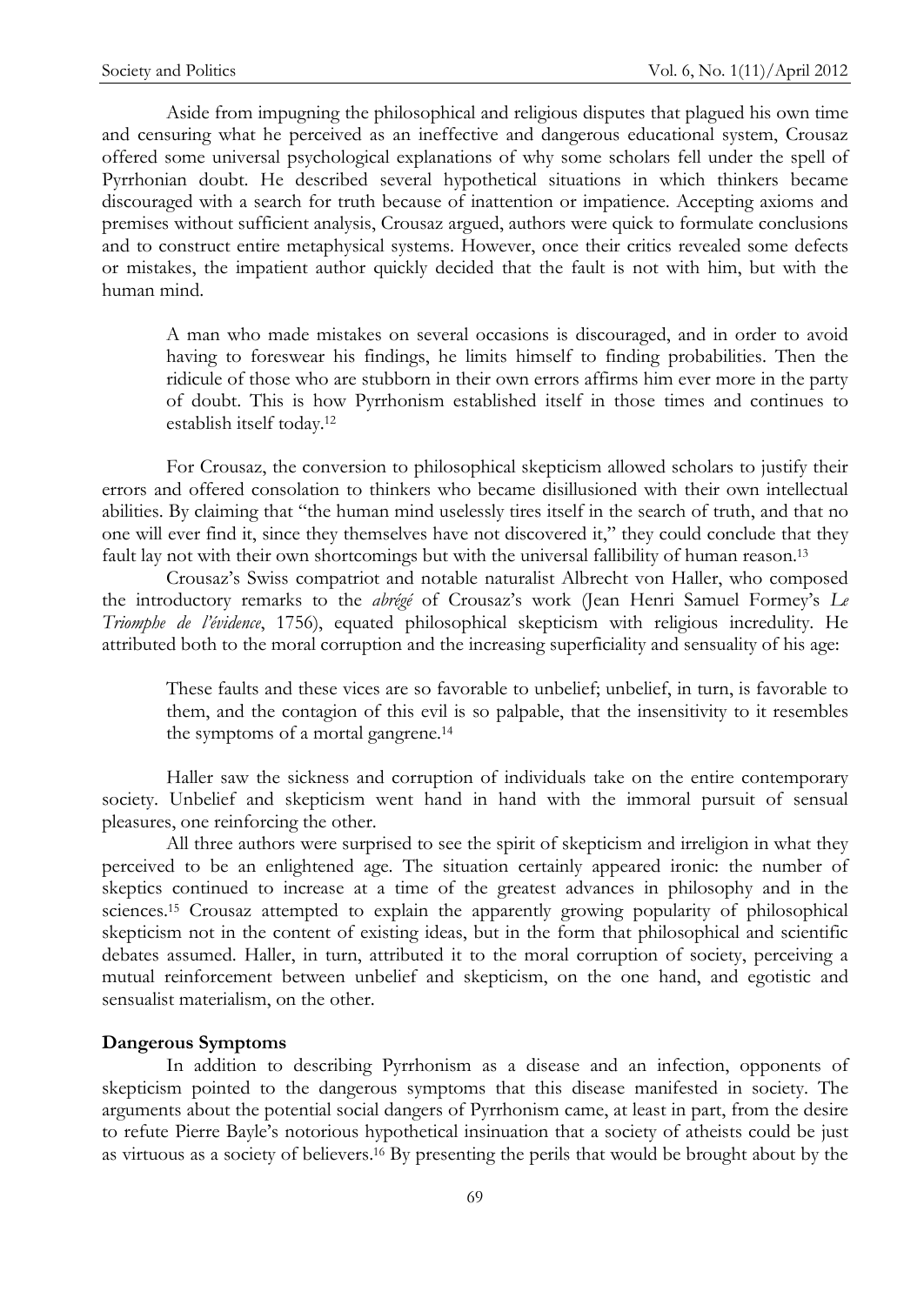proliferation of skepticism (and, by implication, of atheism and libertinism) anti-skeptics sought both to refute Bayle's claim and to expose what they saw as the moral implications of Pyrrhonism.

Haller, who focused on describing the effects of religious unbelief rather than on disproving skepticism, painted a particularly dystopian picture of a culture that embraced "unbelief" or "incredulity" as its dominant religion. He described a society in which all the members lived solely for their own pleasure and felt no obligations toward other individuals or toward the community. The consequences of such an attitude would be, in Haller's mind, tragic. The family unit would fail to function due to a collapse of marriages, a reduction in childbirth, a proliferation of incest and of child abuse, and a rise in the abandonment of children. Trade and commerce would collapse because contracts would not be honored and no trust would exist among merchants. Charity and friendship would disappear entirely, as each individual would only pursue his or her own material interests. Sovereigns would wage endless bloody wars out of vanity and greed.17 Haller, explicitly compared his hypothetical society to Hobbes's state of nature:

I believe that it is sufficiently demonstrated that this new wisdom is the ruin of [all] social life. It gives each man no other object than his own well-being, a purely sensual wellbeing. It puts the forces of all men in perpetual opposition, which must result in a state of war and universal enmity, a consequence sincerely recognized by Hobbes, and which cannot finish until religion comes to bring peace.<sup>18</sup>

By equating religious skepticism with extreme egotism, Haller was able to offer a dramatic dystopian vision of a society diseased with decadence.

The anonymous author of the letter to the editors of the Bibliothèque Germanique drew similar links among sensualist inclination, skepticism, and atheism even earlier than Haller. He suggested that all human motivation depended either on the inborn instinct to satisfy the senses, a drive that led human beings toward an insatiable quest for pleasure, or on God-given reason that restrained instinctual desires and guided men to virtue. Consequently, the Pyrrhonist claims about the irreparable weakness of reason and their call to avoid all rational analyses appeared to the author as an underhanded and malicious attempt to promote libertinism. By overemphasizing the corrupted nature of the human mind, the author argued that Bayle and other skeptics pushed their readers away from an excessive confidence in human reason toward the opposite extreme, which promoted unbelief, religious irreverence, and, consequently, immorality and libertinism.<sup>19</sup>

 Crousaz saw the proliferation of Pyrrhonism as an equivalent to a fire that was devastating the intellectual and moral landscape of his culture. He argued that Bayle's intentions were irrelevant, given the devastating effects of his *Dictionnaire*:

Whether he [Bayle] foresaw these effects or whether they are the due to the abuse that one made of what he had composed with completely different intentions, this is not the most important and the most pressing question that the *Examen [du pyrrhonisme ancien et* moderne] addresses on this subject. When the fire engulfs several houses and is in danger of spreading across the whole city, one must rush to put it out, instead of amusing oneself by disputing if it was caused by the imprudence or by the malice of its authors.<sup>20</sup>

As he did in his use of the contagion metaphor, Crousaz stressed the impending perils of Pyrrhonism that was engulfing the surrounding intellectual world. The dangers of succumbing to universal doubt were threefold, in Crousaz's view: religious, moral, and intellectual. The threats to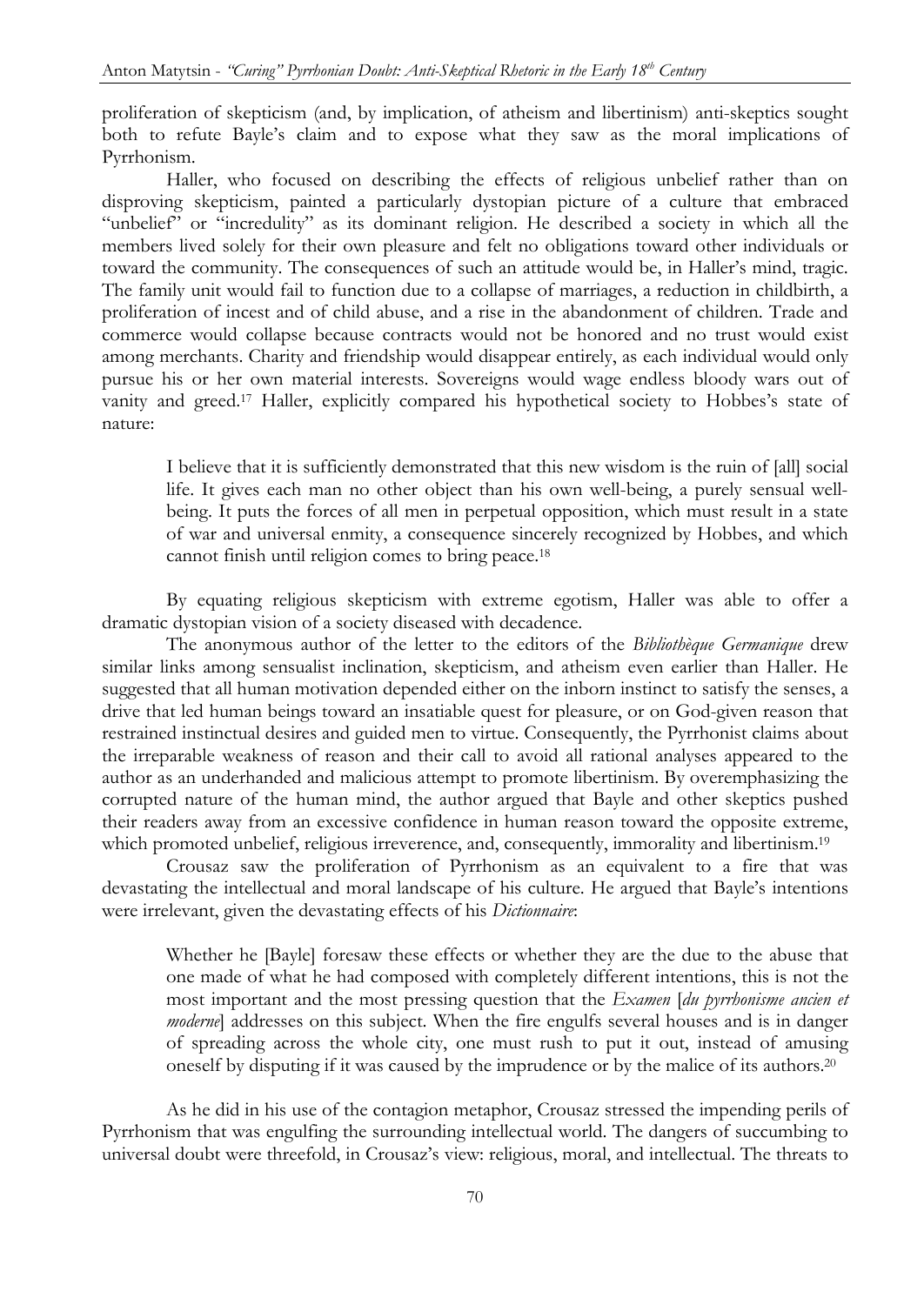the foundations of Christianity received the greatest attention in the *Examen*. Crousaz sought to refute the seemingly pious propositions of outspoken fideistic skeptics, who called for the submission of reason to faith. Such arguments, in his view, overlooked the rational foundations of religious belief and took for granted ideas that natural reason had provided. Thus, Crousaz argued that a rational understanding of God had to precede any supernatural belief in His existence and in His goodness:

Those who labor for the establishment of Pyrrhonism needlessly try to cover up their malicious plan by saying that they have no other goal but to humble reason…In order to make the most of faith, and to conduct oneself according to what the word of God commands us to believe and to do, one must first of all be assured that this book, on which we rely, [that] this book, which is the object of our faith and the foundation of our certainty, is most certainly the book that teaches us the will of God. For this it is necessary to already have already have an idea of God, in order to be able to assure oneself that this book is from Him by comparing what we learn there with the idea [we have] of Him.<sup>21</sup>

In other words, there could be no religious belief without a prior knowledge of the existence of God. This knowledge, for Crousaz, first came into the mind not from Scripture, but from a metaphysical analysis of causes and effects. Thus, he argued, the human mind was capable of arriving at the knowledge of the existence of God by understanding the necessity of the first cause. Belief in the veracity of the Christian Revelation thus depended, in his view, on a comparison between the contents of Scripture and the idea of God derived from a rational analysis. Pure fideism, Crousaz insinuated, was an untenable philosophical and theological position: either supernatural belief assumed certain rational propositions to be true, in which case it was not entirely irrational, or such belief was entirely unfounded.

 While the former outcome would merely undermine the coherence of the fideists' arguments, the latter option would be disastrous for the foundations of Christianity. Indeed, Crousaz asked, if natural reason was insufficient in proving the truth of the Revelation, then how could one distinguish between true faith and mere fanaticism?<sup>22</sup> Without reason, how could anyone either prove the sanctity and the truth of the Bible or interpret its words?23 Crousaz also questioned the certainty which fideists like Huet attached to supernatural faith by invoking the contrast to other revealed religions:

Both the Jew and the Muslim brag and boast about the grace of Divine Revelation that makes them convinced of the truth of their religion. By what right will a Pyrrhonian presume that the Jew and the Muslim are mistaken and that it is he who is correct in his beliefs [while] the others are vainly mistaken?<sup>24</sup>

If the intensity of devotion and the strength of one's beliefs were the sole criteria of certainty, reasoned Crousaz, how could one argue that Christianity could claim its status as the true religion? Reason alone, not faith, he concluded, could prove the truth of the Christian Revelation and its superiority to other revealed religions. Without such rational proofs, it was neither more nor less certain than other faiths.

Crousaz drew an analogy between Huet's lack of commitment to a philosophical sect and the implications of his view for religion. Huet had argued that he did not wish to adhere to any strict philosophical system because he neither wished to be mistaken in matters nor desired to dispute about matters in which he could reach no certainty.25 Crousaz suggested that, by Huet's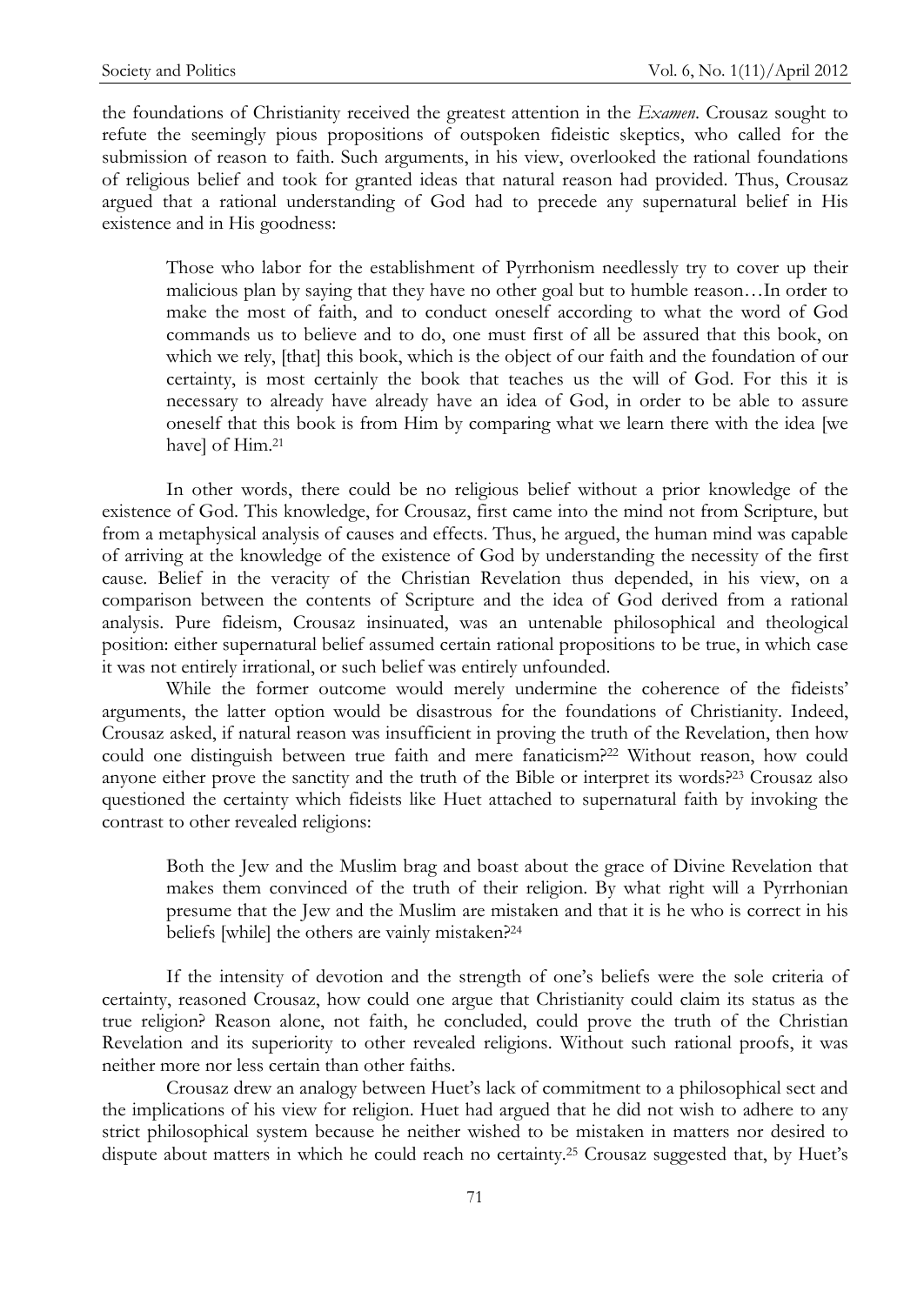logic, the diversity of religions should have led the learned author of the *Traité philosophique de la* foiblesse de l'esprit humain to conclude: "I should there not embrace any religion, from fear of erring in my choice, and I will regard them all as equally doubtful."<sup>26</sup>

 Crousaz and other anti-skeptics believed that Pyrrhonism presented a danger not only to religion but also to morality and to the maintenance of a stable society. He argued that while reason provided rational proofs for the existence of God and for the truth of the Christian Revelation, it also guided individuals toward morally virtuous behavior. However, if one assumed that reason could not prove anything with certainty, then on what basis could one judge particular acts as immoral?27 Consequently, any measure of virtue and vice would vanish, while the passions and the drive to fulfill sensory gratification would become the guiding force of all human action.

 Crousaz found particular faults with the way in which Bayle's Dictionnaire had retold numerous stories of debauchery and impropriety in the most vivid details. He dismissed Bayle's excuse that such examples were merely historical facts and that, as a historian, Bayle was justified in offering these stories to his readers.28 Instead, Crousaz believed, the famous Pyrrhonist had done this in order to entertain his readers and to attract a wider public by offering scandalous tales.29 Far from using these stories in order to make his audience deplore human depravity, Crousaz claimed, "Bayle had walked the imagination of his readers through dangerous ideas."<sup>30</sup> Thus, he warned that the *Dictionnaire* furnished new examples of deviance for the *libertins érudits*. Crousaz asked the readers rhetorically:

To what end do uncertainty and the impossibility of freeing oneself from it drive [us], if not to lead us to conclude that men have no advantage with respect to brutes, that the pleasures of the mind are nothing but chimaeras, and that the voice of nature calls upon us to abstain from these tiring daydreams in order to calmly imitate the sensuality of wild beasts?<sup>31</sup>

Indeed, he argued, this devious intention was precisely what made Bayle so popular among the most heterodox minds. "In his own time," he wrote, "Mr. Bayle had eluded the accusations of Pyrrhonism and of atheism, which now make up a great part of his merit in the eyes of his supporters."32 While allowing for the possibility, however improbable, that Bayle's intentions were not malicious, Crousaz nevertheless pointed to the danger of the logical consequences that followed from Bayle's examples of moral depravity and his arguments against rational proofs of religion.<sup>33</sup> Intentionally or not, the *Dictionnaire* became a deadly weapon in the hands of subversive intellectuals.

Pyrrhonism was not only dangerous to religion and to morality, Crousaz claimed, but to the progress of knowledge in general. By questioning the most indubitable principles and by establishing a logical equivalence between the most certain and the most questionable propositions, philosophical skeptics were explicitly and implicitly suggesting that the search for metaphysical, physical, moral, and religions truths was inevitably doomed to failure. "If reason," wrote Crousaz, "is condemned to never be able to assure itself of the truth, it is a waste of time to seek it, and would it not be more worthwhile to amuse oneself by wasting it on the most trivial subjects than on the most important ones?"<sup>34</sup> Such an outcome, for him, was the greatest intellectual consequence of the rising popularity of philosophical skepticism. Bayle's critic also repeatedly invoked the contrast between light and darkness, a characteristic juxtaposition in the rhetoric of the Enlightenment. Although he sternly defended religion against the Pyrrhonists, Crousaz perceived a similarity between the goals of religious fanaticism and of philosophical skepticism, suggesting that both sought to cast mankind into the obscurity of ignorance.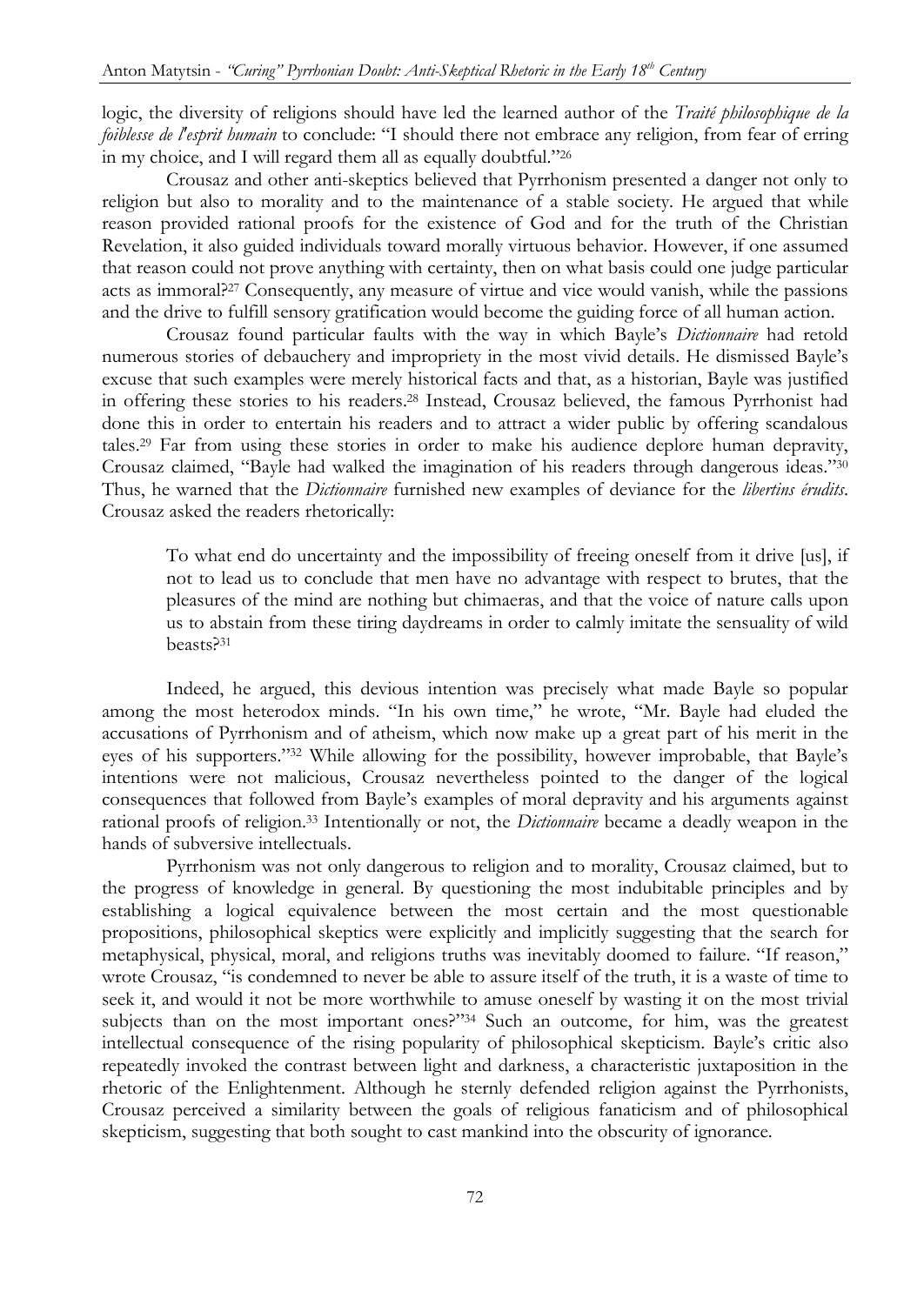#### Potential Cures

The opponents of skepticism agreed that the remedies to the Pyrrhonist disease were not easy to find. The anonymous correspondent of the Bibliothèque Germanique wrote that real Pyrrhonists were so deranged that finding a cure for them was improbable. He questioned whether the skeptics' "derangement was voluntary, whether they took some pleasure in it, whether they stubbornly clung to their opinions, and whether they fed their vanity."35 He noted that it would be impossible to "bring them [the skeptics] back from their confusion" since they purposely try to not understand the words of reason that are offered to them.36 Echoing Crousaz's distaste for the undue preference for rhetoric, the author suggested that one potential cure was in teaching the skeptics to think before they spoke so that they gradually gain respect for the love of truth and for évidence.

However, the author remained unconvinced about the possibility of such an outcome, since the skeptics enjoyed contradicting others, purposely fled the truth instead of seeking it, and obstinately refused to accept any arguments that did not confirm their belief in the weakness of human reason. Instead of arguing with the skeptics, he admitted that he merely mused at their ramblings:

I limit myself to listening to them and to instructing myself, by listening to them, in the different deviations to which the human mind is subject and in the confusions to which the passions carry it. I benefit from remarking the sad and shameful effects of idleness, rashness, pride, and sensuality.<sup>37</sup>

The helpless state of the skeptics' minds evoked the sense that it was an incurable disease, which absolved the author from having to answer the numerous difficulties and paradoxes posed by Bayle and other skeptics.

Crousaz similarly noted that, strictly speaking, committed skeptics could not be cured from their love of contradiction any more than a drunkard or a religious fanatic could be reasoned with. Crousaz held the skeptics' position to be illogical, because he believed that they did not reason in good faith: their love for contradiction and dispute caused them to adopt positions that were at odds even with their own views.38 While Crousaz admitted that no argument, however self-evident or reasonable, was likely to force a committed Pyrrhonist to retract his position, he nevertheless advocated engaging the skeptics in debate instead of punishing them. Such debates, he suggested, could at least unsettle deranged minds in their commitment to universal doubt. The chief goal of such discussion, however, was to reason with those who had not yet fully committed themselves to the intractable position of the skeptics:

All that one should expect is to take advantage of whatever respect there is for reason among those who are weakened by the sophisms of the Pyrrhonists, and to make them taste the clarity that guides to certainty.<sup>39</sup>

Thus, Crousaz aimed to show the philosophical and practical weaknesses of skepticism to those readers, whom he believed to be in danger of becoming skeptics. By inoculating potential victims, he hoped to prevent the further spread of the Pyrrhonist pestilence. Such a preventative measure was, for Crousaz, far more important and productive than curing already "diseased" skeptics.

The first line of attack, pursued by the author of the *Examen*, involved demonstrating the theoretical inconsistency of the skeptics, whom he believed to be "in perpetual contradiction with themselves."40 The greatest logical fault of Pyrrhonism, in Crousaz's view, was that it was not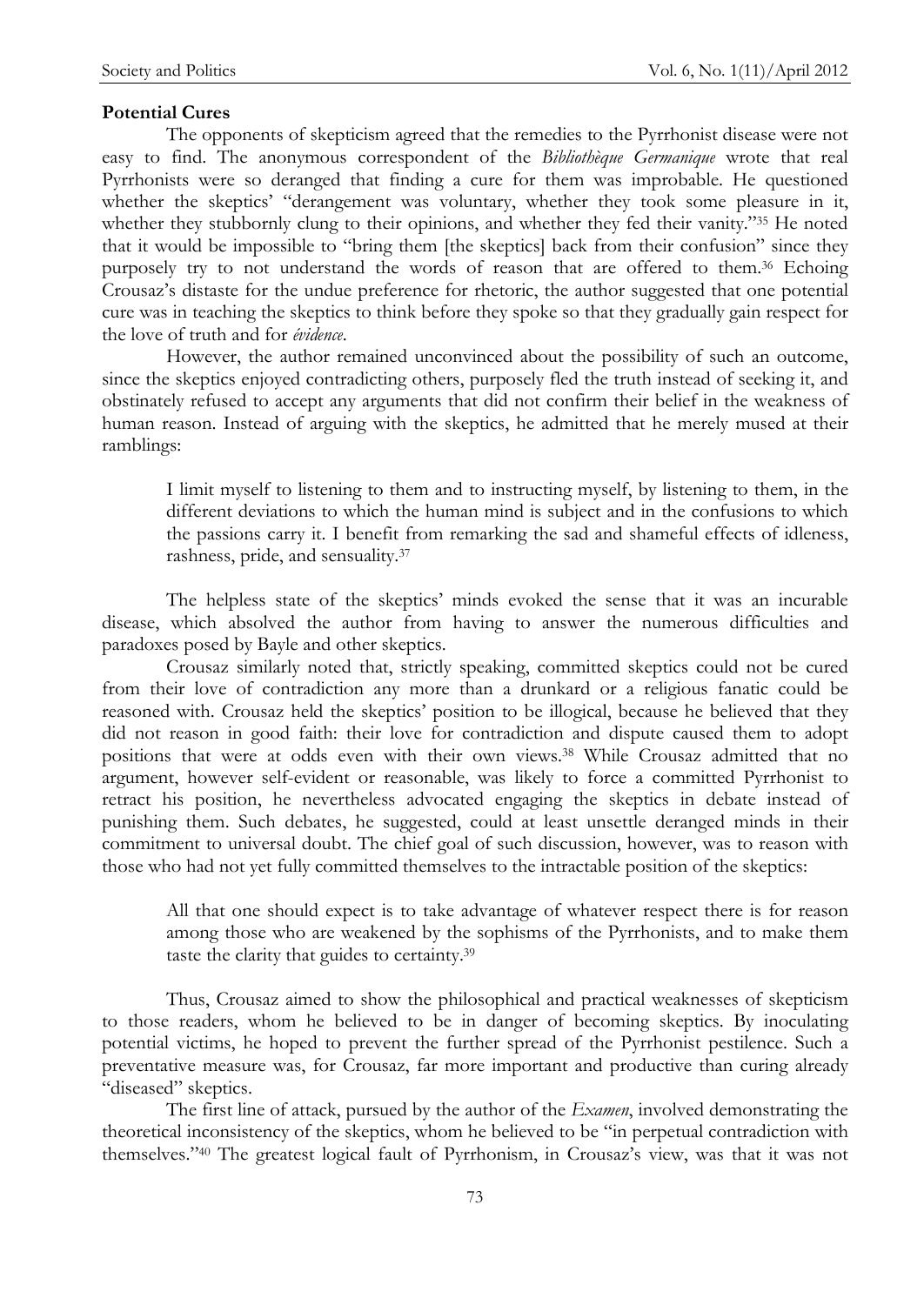self-reflexive either in its methods or in its conclusions. In seeking to undermine the powers of human reason, the skeptics, nevertheless, relied on the established rules of logic and on the accepted definitions of terms. For example, argued Crousaz, Sextus Empiricus had maintained that man was composed of mind and body. By what means, he asked, could a skeptic, who claimed that no proposition could be known with certainty, understand the meaning of his own words?41 How could a skeptic speculate about matters such as truth or certainty, without defining the meaning of these concepts? And would the very act of defining terms such as mind, reason, and truth, as Huet did in his skeptical treatise, not constitute an acceptance of some fundamental assumptions, thereby refuting skepticism?<sup>42</sup>

Furthermore, Crousaz argued that the skeptics themselves sought to prove the dogmatic claim that true and certain knowledge of the world was unattainable.43 It was in vain, he maintained, that the Pyrrhonists tried to argue that our inability of knowing anything with certainty was itself uncertain: "This proposition 'ALL IS UNCERTAIN' is [either] true or false; if it is false, then you are wrong in maintaining it and the opposite is true; if it is true, then there is some truth."<sup>44</sup> Thus, Crousaz noted, the skeptics found themselves in an unwinnable position. If they were correct in their assertion (despite the inconsistency of having made a dogmatic statement) that no true and certain knowledge could ever be obtained, then they had articulated the only certain proposition and, consequently, disproved that assertion. In proving the validity of their ultimate conclusion, the skeptics inevitably undermined it and demonstrated that some certain knowledge, however limited, was possible.

In fact, Crousaz disputed, the ultimate conclusion of skeptical philosophy was based on a logical leap. Having observed particular deficiencies of the human mind the skeptics jumped to general observations about its capacities. Using specific examples of mistakes or ambiguities in reasoning, the Pyrrhonists extrapolated a universal conclusion regarding the mind's weakness. For Crousaz, the skeptics argued along the following lines: "Many people were mistaken; therefore one cannot be assured of anything."45 This led the Pyrrhonists to mistakenly conclude: "We cannot know anything, since we cannot know everything."46 Such deductions appeared to Crousaz to be both excessively drastic and logically invalid.

 While skeptics such as Huet denied the possibilities of reaching any certainty in rational investigations, they argued that all knowledge was merely probable.47 Crousaz, however, objected to this, claiming that the skeptics could no more reach conclusions about the probable nature of things than they could obtain true and certain knowledge of the world. He reasoned thus:

A Pyrrhonist who reasons in this way may easily recognize that he is contradicting himself, if this disease allows his mind to reflect freely and sincerely. The most probable is that which most resembles that which is true; and how is it possible for me to judge if an opinion has more or less the semblance of being true, unless I know the nature of truth?<sup>48</sup>

In other words, a skeptic who made judgments about probabilities had to abandon his perpetual doubt and to accept implicitly that human reason had the capacity for acquiring some knowledge. It was only out of extreme insincerity, Crousaz noted, that a skeptic could deny the high probability or the moral certainty of universally accepted propositions.

 At the same time, Crousaz agreed that one could make use of the skeptical method in many investigations. Indeed, he even supported a moderate version of mitigated and partial skepticism with regard to questions that seemed difficult or impossible to solve. He argued that such moderate doubt would of benefit in preventing any foundational skeptical conviction: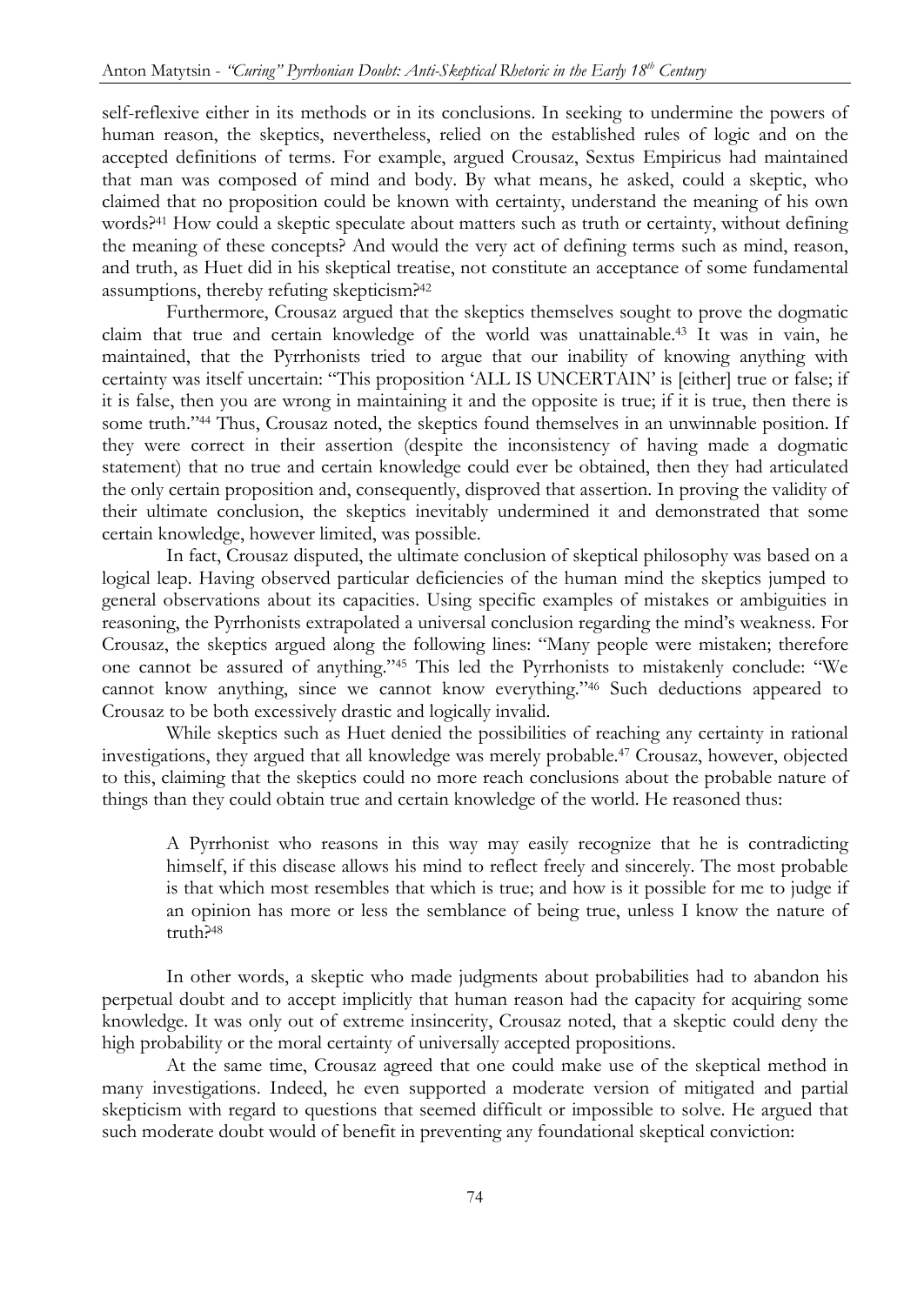A prudent suspension [of judgment], far from aiding Pyrrhonism, is a great means to prevent it. It is from having been too credulous and, through this, having been filled with a thousand errors and uncertainties, that the impatient minds choose the side of believing that [all] examination is useless, instead of making an effort to retrace their steps and to study prudently…But from the fact that such a suspension is appropriate in some cases, it does not follow that it should be universal.<sup>49</sup>

By suggesting that certain aspects of philosophical skepticism could be used in critical scholarship, Crousaz attempted to admit the usefulness of the methods while refusing the ultimate conclusions associated with them. By contrasting sensible skepticism with the radical Pyrrhonism he hoped to portray his opponents as unreasonable fanatics.

#### Conclusion

The turn toward the reliance on moral certainty and probability was one common solution for thinkers who opposed extreme skepticism. One the one hand, such a turn served as an admission that the Pyrrhonist claim about the impossibility of obtaining complete metaphysical certainty was correct. Unable to disprove the skeptics completely, their opponents had to cede ground and admit that complete epistemological certainty was unattainable. On the other hand, the anti-skeptics did push back against the claim that nothing could be known with completely certainty, by suggesting that such certainty was not necessary for philosophical or practical enquiries.

 The attempts to portray extreme skepticism as a disease, a derangement of the mind, and a corruption of the heart provided several advantages to the anti-skeptics. First, by using an *ad* hominem argument and portraying the skeptics as unreasonable, insincere, and deranged, their opponents attempted to appeal to the reading public and present skeptical claims as arguments that were impossible to answer because they were inconsistent and purposely misleading. By discrediting the sources of Pyrrhonist attacks, the anti-skeptics could relieve themselves of the need to disprove the various arguments of their adversaries. Second, by equating Pyrrhonism with a dangerous disease that was spreading through society like an epidemic, opponents of skepticism could focus on the hypothetical consequences of adopting skepticism as a philosophical position, rather than focusing on the arguments of the skeptics. The enumeration of the negative social effects, as seen most evidently in von Haller's text, moved attention away from philosophical matters, and raised the stakes of the debate. According to the anti-skeptics, the issue was not just philosophical truth, but the very survival of society. Third, the conflation of Pyrrhonism with irreligion, atheism, libertinism, and materialism allowed the apologists to present skepticism as the underlying intellectual cause of these various symptoms. Such an association made the case against skepticism all the more credible to the reading public.

 It would not be unfair to say that Crousaz, Haller, and other anti-skeptics were, in some ways, preaching to the choir: their descriptions of the moral depravity and of the intellectual malady of the skeptics reinforced the notions that the opponents of Pyrrhonism had already associated with it.<sup>50</sup> At the same time, in order to be effective, the opponents of skepticism needed to address a broader audience to make skepticism seem unappealing. They mostly agreed about that fact that fully convinced skeptics could never be cured from their "disease," but they sought to prevent the apparent growth the in ranks of the Pyrrhonists.

 Despite the anti-skeptics' best efforts or, at least in part, because of them, Bayle's Dictionnaire historique et critique continued to enjoy enormous popularity in the intellectual world of the eighteenth century. Ironically, in seeking to refute his opponent, Crousaz cited large sections of Bayle's work, exposing it to an even wider audience. In 1734, just a year after the publication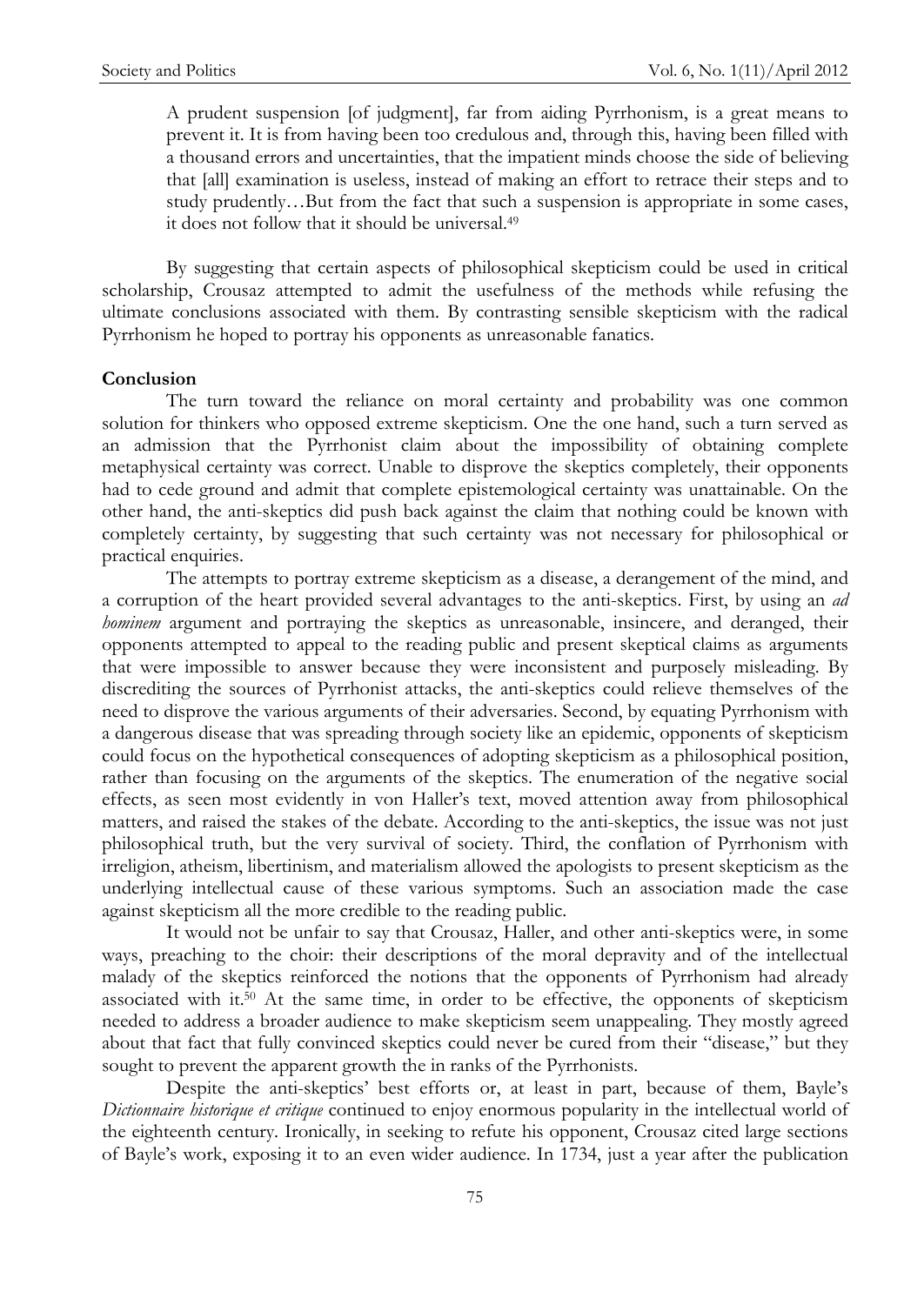of Crousaz's Examen, a fifth edition of the enormous four-tome folio Dictionnaire was printed in Amsterdam.51 Bayle's views on religious toleration and his critiques of established opinions made him a wildly popular figure in the second half of the eighteenth century.<sup>52</sup> Indeed, during the course of the century his *opus magnum* became one of the most widely owned seventeenth-century texts in French private libraries.<sup>53</sup>

However, the efforts of the anti-skeptics were not entirely in vain. While the *philosophes* appreciated the critical spirit of philosophical skepticism, particularly its attacks on religious and philosophical dogmatism, few Enlightenment thinkers truly embraced the ultimate conclusions of Pyrrhonism. In the *Entretien entre D'Alembert et Diderot*, Denis Diderot declared to the imaginary D'Alembert:

In that case, there is no such thing as a skeptic, since, apart from mathematical questions which admit of no uncertainty, there is for and against in all questions. The scales, then, are never even, and it is impossible that they should not hang more heavily on the side we believe to have the greatest probability.<sup>54</sup>

This attitude, articulated by one of the most radical Enlightenment thinkers, encapsulates the spirit of the various refutations of Pyrrhonism. Although the critical attitude of Bayle and other skeptics remained an important weapon in the arsenal of the philosophe, few Enlightenment thinkers would argue that the human mind was incapable of knowing anything with certainty. The methods of philosophical skepticism provided the *philosophes* with ability to overcome their opponents, but these arguments could seldom be used to construct new epistemological or ontological systems. Indeed, the rational pragmatism of Crousaz and other anti-skeptics would prove to be far more in line with the growing confidence in the powers of human reason. j

## References

<sup>&</sup>lt;sup>1</sup> For more on the revival of philosophical skepticism see, for example: Popkin, R.H., The History of Scepticism: From Savonarola to Bayle (Oxford: Oxford University Press, 2003); Popkin, R.H., Schmitt, C., eds., Scepticism from the Renaissance to the Enlightenment (Wiesbaden: In Kommission bei Otto Harrassowitz, 1987); Popkin, R.H., Vanderjagt, A.J., eds., Scepticism and Irreligion in the Seventeenth and Eighteenth Centuries (Leiden: Brill, 1993); Laursen, J.C., The politics of skepticism in the ancients, Montaigne, Hume, and Kant (Leiden: Brill, 1992), Brahami, F., Le travail du scepticisme: Montaigne, Bayle, Hume (Paris: Presses Universitaires de France, 2001); Paganini, G., ed., The Return of Scepticism: From Hobbes and Descartes to Bayle (Dordrecht: Kluwer Academic Publishers, 2003); Bernier, M.A., Charles, S., eds., Scepticisime et modernité (Saint-Etienne: Publications de l'Université de Saint-Etienne, 2005); Neto, J.R.M., Paganini, G., Laursen, J.C., eds., Skepticism in the Modern Age: Building on the Work of Richard Popkin (Leiden: Brill, 2009).

<sup>&</sup>lt;sup>2</sup> Huet, P-D., *Traité philosophique de la foiblesse de l'esprit humain* (Amsterdam: Henri du Sauzet, 1723), 14-16.

<sup>&</sup>lt;sup>3</sup> "Réponse à la Lettre sur le progrès du Pyrrhonisme", Bibliothèque Germanique XX (1730): 116-117. "Ces maux ne se bornent pas à un petit nombre de personnes; c'est une Contagion qui se répand & qui fait presque un ravage universel."

<sup>4</sup> "Réponse à la Lettre sur le progrès du Pyrrhonisme", (1730): 144.

<sup>5</sup> "Réponse à la Lettre sur le progrès du Pyrrhonisme", (1730): 136. "N'importe, il se flâte d'être en état d'attaquer tout le monde, il recite de memoire de grands lambeaux de son Auteur, il ne les entend qu'à demi, il les estropie souvent, mais sa confiance n'en est point ébranlée. Son autorité & son air de persuasion impose à un autre ignorant qui, à son tour, affermit celui qui l'a trompé, dans ses erreurs & dans la fantasie où il est de se donner pour un habile homme. La contagion se répand de cette maniere ; on n'apprehende plus d'être dans l'erreur, parce qu'on y voit beaucoup de gens, & qu'après avoir été trompé par un autre, on a trompé a son tour un troisiéme."

<sup>&</sup>lt;sup>6</sup> For more on Crousaz see La Harpe, J.E.V. de, Jean-Pierre De Crousaz (1663-1750) et le conflit des idées au siècle des lumières (Berkeley: University of California Press, 1955); Mayer, J., "Crousaz: Critique éclairée, mais peu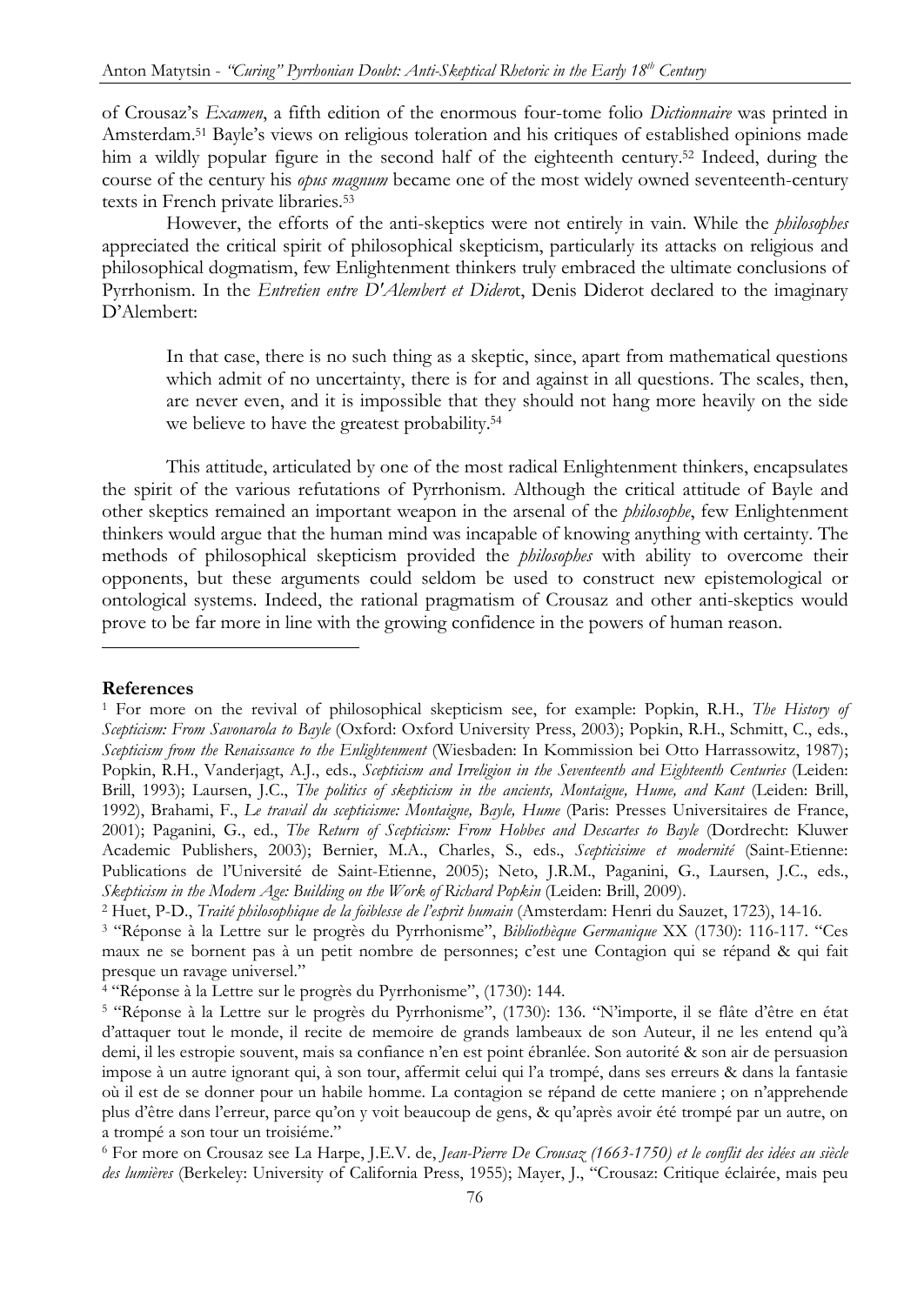éclairante, du scepticisme au XVIIIe siècle", Revue de théologie et de philosophie 136 (2004): 47-55; Häseler, J., "Succès et refus des positions de Crousaz dans le Refuge huguenot", Revue de théologie et de philosophie 136 (2004): 57-66; Häseler, J., "Formey et Crousaz, ou comment fallait-il combattre le scepticisme?", in G. Paganini, (2003), 449-461; Rétat, P., Le "Dictionnaire" de Bayle et la lutte philosophique au XVIIIe siècle (Paris: Les Belles lettres, 1971), 154-162.

7 Crousaz, J-P. de, Examen du pyrrhonisme ancien et moderne (The Hague: Pierre de Hondt, 1733), 7. "…dérangement de l'esprit et du cœur…"

8 Crousaz, J-P. de, (1733), 70.

9 Crousaz, J-P. de, (1733), Preface [2], 2-3.

<sup>10</sup> Crousaz, J-P. de, (1733), 17. "L'esprit de Dispute qui régnoit chés les Grecs contribua encore beaucoup à l'établissement du Pyrrhonisme."

<sup>11</sup> Crousaz, J-P. de, (1733), 20. "…on a fait de la Philosophie, & ensuite de la Théologie, un Art de parler beaucoup & de penser peu, de n'entrer point dans les vuës des autres, de prendre leurs pensées à rebours, & de ne s'entendre pas soi-même."

<sup>12</sup> Crousaz, J-P. de, (1733), 357. "Un homme qui s'étoit trompé plusieurs fois, se décourageoit, & pour n'être plus obligé à se retracter, il se bornoit à trouver des vraisemblances. Ensuite le ridicule de ceux qui s'opiniatroient dans leurs erreurs, l'affermissoit toujours plus dans le parti du doute. Voilà comment le Pyrrhonisme s'établissoit dans ces temps-là, & s'établi encore aujourd'hui…"

<sup>13</sup> Crousaz, J-P. de, (1733), 23. "L'auteur de ce Systême, & une partie de ceux qui en avoient admirer l'Art & qui l'avoient embrassé avec un grand Zéle, venant à y trouver du faux ou de l'incertain, ne peuvent se consoler que par le pensée que l'esprit humain se fatigue inutilement à chercher la Verité, & que personne ne la trouvera jamais surement, puis qu'ils ne l'ont pas trouvée eux-mêmes."

<sup>14</sup> Haller, A. von, "Discours préliminaire" in J.H.S. Formey, Triomphe de l'évidence (Berlin: Lange, 1756), i. "Ces défauts & ces vices favorisent tant l'Incrédulité; elle les favorise à son tour, & la contagion de ce mal est si palpable que l'insensibilité là-dessus ressembleroit aux symptômes d'une gangrène mortelle."

<sup>15</sup> Haller, A. von, (1756), i and Crousaz, (1733), Preface [3], 1-2.

<sup>16</sup> Bayle, P., "Eclaircissement sur les athées" in *Dicitionnaire historique et critique*, 2e édition (Rotterdam: Reinier Leers, 1702), t.III, 3136-3140.

<sup>17</sup> Haller, A. von, (1756), viii-xiii.

<sup>18</sup> Haller, A. von, (1756), 14-15. "Je crois qu'il est assez démontré que cette nouvelle sagesse est la ruïne de la vie sociale. Elle ne donne pour objet à chaque homme que son boneur particulier, & un bonheur purement sensuel. Elle met perpétuellement en opposition les forces de tous les hommes, & il doit en résulter en état de guerre, & d'inimitié universelle, que Hobbes a reconnu sincérement en être la suite, & qui ne peut finir que lorsque la Religion viendra ramener la Paix."

<sup>19</sup> "Réponse à la Lettre sur le progrès du Pyrrhonisme", (1730) : 117-119, 128-129.

<sup>20</sup> From an announcement of Crousaz's forthcoming work in the *Bibliothèque Germanique* XVIII (1729): 99-100. "S'il [Bayle] a prévû ces effets ou s'ils ne sont dûs qu'à l'abus qu'on a fait de ce qu'il a composé dans de tout autres desseins, ce n'est pas là une question dont l'Examen soit le plus important & le plus pressant, qu'on ait à faire sur ce sujet. Quand le feu est allumé dans quelques Maisons & en danger de se repandre dans tout une Ville, il faut se hâter de l'éteindre, au lieu de s'amuser à disputer, s'il a pour premiere cause l'imprudence ou la malice de ses Auteurs." Crousaz used identical terminology in his private correspondence: BNF. Ms. Fr. 22227, ff.37r, "Letter from Crousaz to Bignon", [1730].

<sup>21</sup> Crousaz, J.P. de, (1733), 233. "Ceux donc qui travaillent à l'établissement du Pyrrhonisme tâchent inutilement de couvrir leur mauvais dessein, en disant qu'ils n'ont d'autre but que d'humilier la raison…à faire de la FOI son tout, car pour avoir la Foi, & pour se conduire sur ce que la parole de Dieu nous ordonne de croire & de faire, il faut prémiérement s'être assuré que ce Livre sur lequel nous nous reposons, ce Livre, l'objèt de notre Foi, le fondement de nôtre certitude, est très-certainement un Livre qui nous apprend la volonté de Dieu; Pour cela il est encore nécessaire d'avoir déjà quelque idée de Dieu, afin de pouvoir s'assurer que ce livre est de lui, en comparant ce que nous y apprenons avec son Idée."

<sup>22</sup> Crousaz, J.P. de, (1733), 230. "…comment on peut distinguer une Foi véritable d'avec le Fanatisme & les égaremens de l'imagination."

23 Crousaz, J.P. de, (1733), 350-351.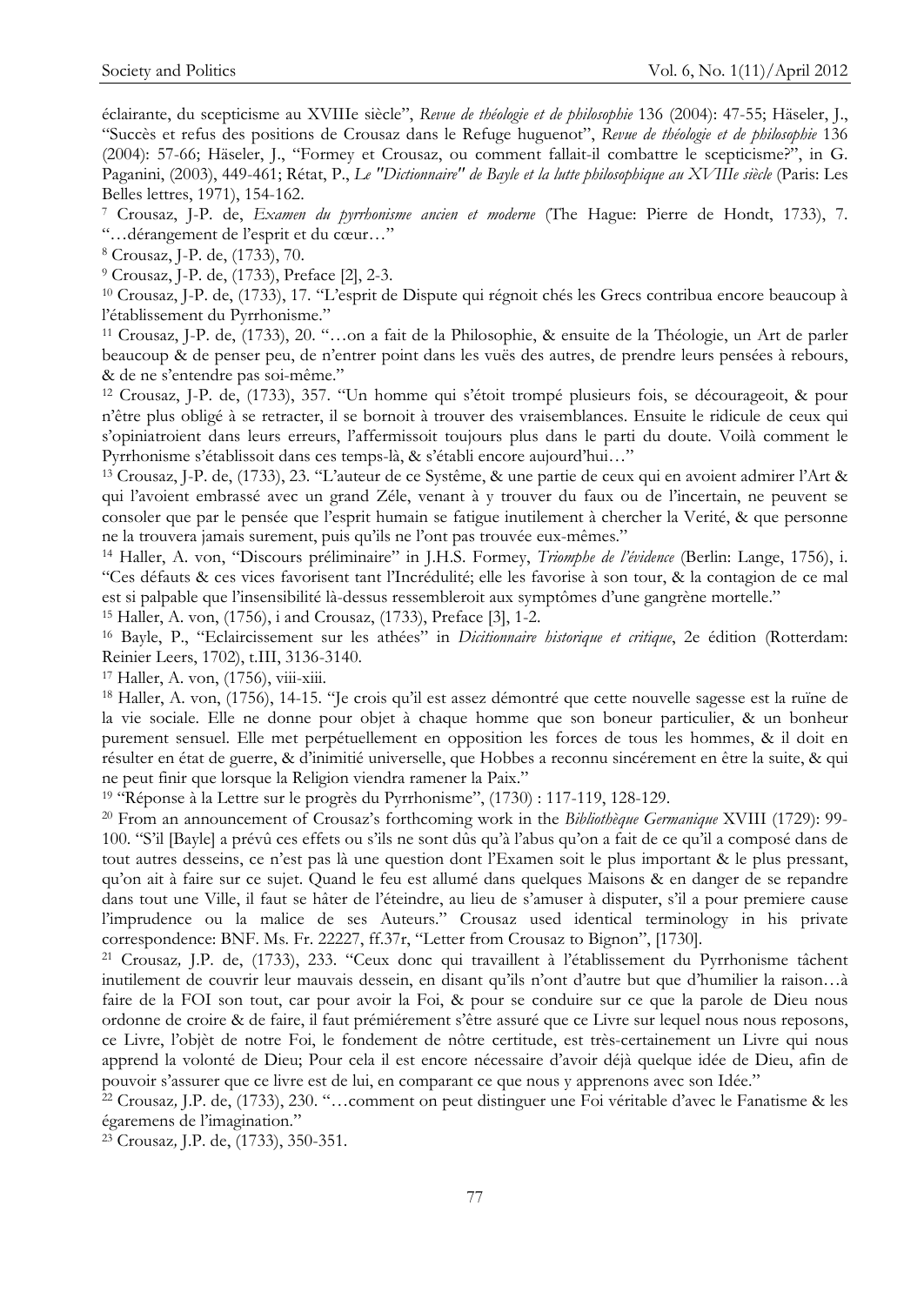<sup>24</sup> Crousaz, J.P. de, (1733), 346. "Le Juif & le Mahométan se vantent, & se flattent l'un & l'autre d'une Grace d'une Impression Divine, qui les rend convaincus de la vérité de leur Réligion. De quel Droit un Pyrrhonien présumera-t-il que le Juif & le Mahométan se trompent, & que c'est lui qui est favorisé de ces impressions dont les autres se flattent vainement?"

<sup>25</sup> Huet, P.D., (1723), 8.

<sup>26</sup> Crousaz, J.P. de, (1733), 750. "La Logique des Pyrrhoniens & les Maximes de Mr. Huet propose à la page 5 de sa Préface, nous conduisent directement à cette conclusion…Je n'embrasserai donc aucune Religion, de peur de me tromper dans mon chois & je les regarderai toutes comme également douteuses."

<sup>27</sup> Crousaz, J.P. de, (1733), 209, 357.

<sup>28</sup> Crousaz, J.P. de, (1733), 202-203, 205, 217-218.

<sup>29</sup> Crousaz, J.P. de, (1733), 219.

<sup>30</sup> Crousaz, J.P. de, (1733), 212. "Mr. Bayle a promené l'imagination de ses Lecteurs sur des idées dangereuses"

<sup>31</sup> Crousaz, J.P. de, (1733), 194. "…à quoi conduit l'incertitude & l'impuissance de s'en tirer, si ce n'est à nous faire conclure que les hommes n'ont point d'avantages par-dessus les bêtes, que les plaisirs de l'esprit ne sont que des chiméres, & que la voix de la nature nous appelle à quitter ces rêveries fatiguantes, pour imiter tranquilement la sensualité des animaux brutes."

<sup>32</sup> Crousaz, J.P. de, (1733), 231. "Mr. Bayle éludoit alors les accusations de Pyrrhonisme & d'Atheïsme qui sont aujourd'hui une grande partie de son mérite dans l'esprit de ses Partisans…"

<sup>33</sup> Crousaz, J.P. de, (1733), 239.

<sup>34</sup> Crousaz, J.P. de, (1733), 202. "Mais c'est là une suite du Pyrrhonisme; si la raison est condamnée à ne pouvoir jamais s'assurer du vrai, c'est perdre son temps que de le chercher, & autant vaut-il s'amuser à le perdre sur les sujets les plus minces, que sur les plus importans."

<sup>35</sup> "Réponse à la Lettre sur le progrès du Pyrrhonisme", (1730), 137. "Je les plains, & je les plaindrois encore plus, si leur dérangement n'étoit pas volontaire, s'ils n'y prenoient pas plaisir, s'ils ne s'y obstinoient pas & s'ils n'en faisoient pas l'aliment de leur vanité."

<sup>36</sup> "Réponse à la Lettre sur le progrès du Pyrrhonisme", (1730), 137-138. "…les ramener de leurs égarements."

<sup>37</sup> "Réponse à la Lettre sur le progrès du Pyrrhonisme", (1730), 140-141. "Je me borne à les écouter, & à m'instruire, en les écoutant, des differens écarts auxquels l'Esprit humain est sujet & des égaremens où les Passions l'entraînent. Je profite en remarquant les tristes & les honteux effets de l'oisiveté, de la précipitation, de l'orgueil & de la sensualité."

<sup>38</sup> Crousaz, J.P. de, (1733), Preface [2], 2-3.

<sup>39</sup> Crousaz, J.P. de, (1733), 12. "Tout ce à quoi on doit s'attendre, c'est de profiter de quelque respect qu'ont encore pour la Raison ceux qui se sentent ébranlés par les sophismes des Pyrrhoniens, & de leur faire goûter l'évidence qui conduit à la Certitude." Crousaz makes similar claims on pages 77-78.

<sup>40</sup> Crousaz, J.P. de, (1733), 11. "…en perpetuelle contradiction avec eux-mêmes."

<sup>41</sup> Crousaz, J.P. de, (1733), 74.

<sup>42</sup> Crousaz, J.P. de, (1733), 751.

<sup>43</sup> Crousaz, J.P. de, (1733), 28.

<sup>44</sup> Crousaz, J.P. de, (1733), 771. "Cette Proposition TOUT EST INCERTAIN, est vraye ou fausse, / Si elle est fausse vous avés tort de la soûtenir & de plus le contraire est vrai / Si elle est vraye, il y a donc de la Verité."

<sup>45</sup> Crousaz, J.P. de, (1733), 764. "Beaucoup des gens se sont trompés, Donc on ne peut s'assurer de rien."

<sup>46</sup> Crousaz, J.P. de, (1733), 70. "On ne peut rien savoir, pendant qu'on ne saura pas tout."

<sup>47</sup> Huet, P.D., (1723), 20-21.

<sup>48</sup> Crousaz, J.P. de, (1733), 358. "Un Pyrrhonien qui raisonne ainsi, peut aisément reconnoitre qu'il se contredit, si cette maladie laisse son esprit en état de réfléchir avec liberté & avec sincérité. Le plus Vraisemblable est-ce qui ressemble le plus à ce qui est Vrai ; & par où me sera-t-il possible de juger si un sentiment a plus ou moins l'air d'être vrai, à moins que je ne connoisse le Caractére du vrai."

<sup>49</sup> Crousaz, J.P. de, (1733), 378. "Une prudente suspension, loin de favoriser le Pyrrhonisme, est un grand moien de le prévenir; C'est avoir été d'abord trop Crédules, & s'être par là remplis de mille erreurs, & de mille incertitudes, que des esprits impatiens au lieu de se donner la peine de revenir sur leurs pas, pour